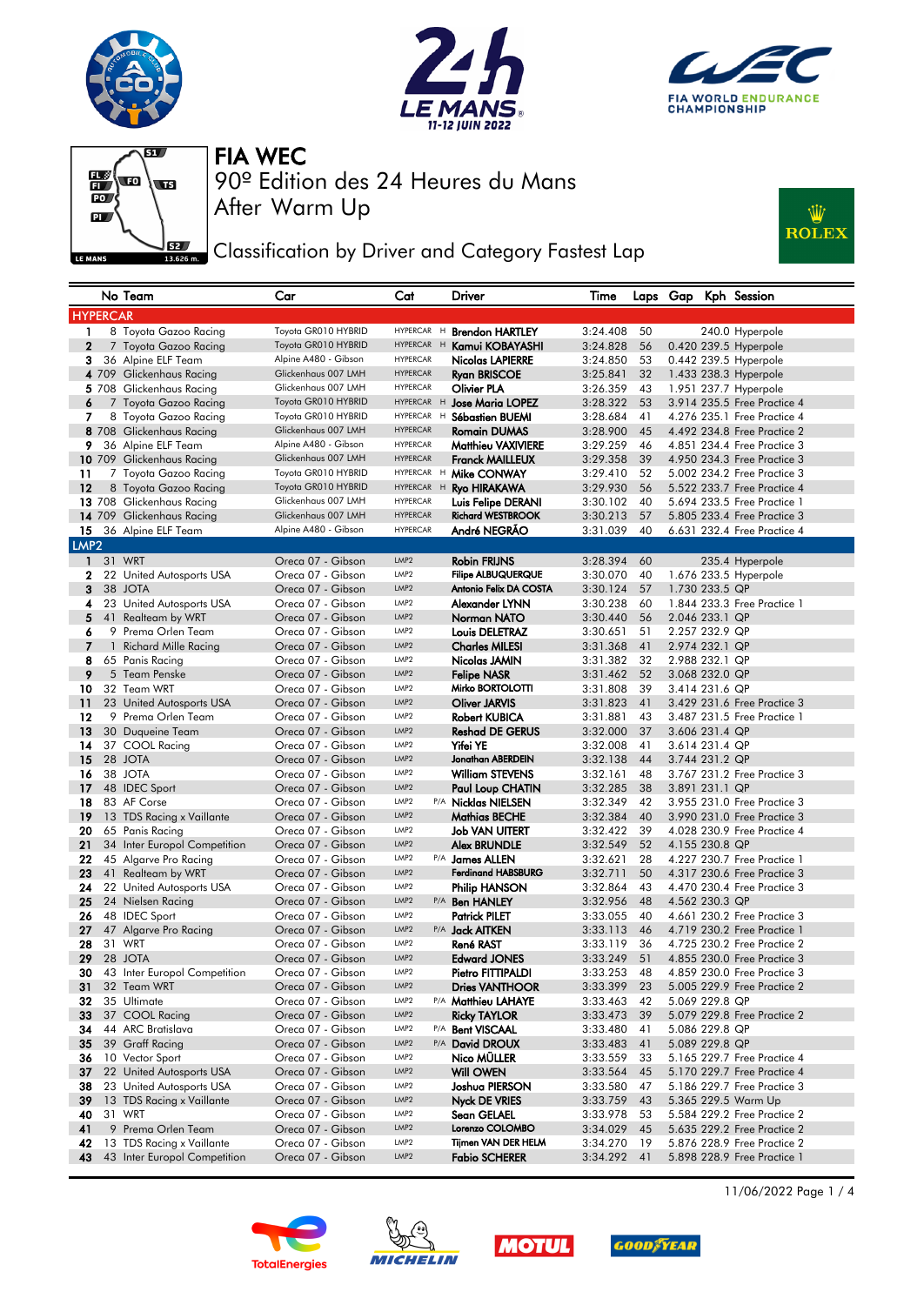







**J**EZ Classification by Driver and Category Fastest Lap



|                  |    | No Team                                    | Car                                             | Cat                                  |     | Driver                                           | Time                 | Laps     | Gap            | Kph Session                                                |
|------------------|----|--------------------------------------------|-------------------------------------------------|--------------------------------------|-----|--------------------------------------------------|----------------------|----------|----------------|------------------------------------------------------------|
| 44               |    | 44 ARC Bratislava                          | Oreca 07 - Gibson                               | LMP <sub>2</sub>                     |     | P/A Tristan VAUTIER                              | 3:34.393             | 32       |                | 5.999 228.8 Free Practice 4                                |
| 45               |    | 1 Richard Mille Racing                     | Oreca 07 - Gibson                               | LMP2                                 |     | Lilou WADOUX                                     | 3:34.395             | 48       |                | 6.001 228.8 Free Practice 3                                |
| 46               |    | 10 Vector Sport                            | Oreca 07 - Gibson                               | LMP <sub>2</sub>                     |     | Sébastien BOURDAIS                               | 3:34.409             | 42       |                | 6.015 228.8 Free Practice 4                                |
| 47               |    | 41 Realteam by WRT                         | Oreca 07 - Gibson                               | LMP <sub>2</sub>                     |     | <b>Rui ANDRADE</b>                               | 3:34.411             | 48       |                | 6.017 228.8 Free Practice 3                                |
| 48               |    | 28 JOTA                                    | Oreca 07 - Gibson                               | LMP <sub>2</sub>                     |     | <b>Oliver RASMUSSEN</b>                          | 3:34.434             | 46       |                | 6.040 228.8 Free Practice 1                                |
| 49               |    | 35 Ultimate                                | Oreca 07 - Gibson                               | LMP2                                 |     | P/A Jean-Baptiste LAHAYE                         | 3:34.486             | 41       |                | 6.092 228.7 Free Practice 3                                |
| 50               |    | 37 COOL Racing                             | Oreca 07 - Gibson                               | LMP <sub>2</sub>                     |     | <b>Niklas KRUETTEN</b>                           | 3:34.495             | 49       |                | 6.101 228.7 Free Practice 1                                |
| 51               |    | 3 DKR Engineering                          | Oreca 07 - Gibson                               | LMP2                                 |     | P/A Laurents HORR                                | 3:34.524             | 35       | 6.130 228.7 QP |                                                            |
| 52               |    | 83 AF Corse                                | Oreca 07 - Gibson                               | LMP <sub>2</sub>                     |     | P/A Alessio ROVERA                               | 3:34.565             | 42       |                | 6.171 228.6 Free Practice 4                                |
| 53               |    | 5 Team Penske                              | Oreca 07 - Gibson                               | LMP <sub>2</sub>                     |     | Dane CAMERON                                     | 3:34.603             | 48       |                | 6.209 228.6 Free Practice 4                                |
| 54               |    | 38 JOTA                                    | Oreca 07 - Gibson                               | LMP <sub>2</sub>                     |     | Roberto GONZALEZ                                 | 3:34.657             | 44       |                | 6.263 228.5 Free Practice 4                                |
| 55               |    | 30 Duqueine Team                           | Oreca 07 - Gibson                               | LMP <sub>2</sub>                     |     | <b>Richard BRADLEY</b>                           | 3:34.788             | 32       |                | 6.394 228.4 Free Practice 3                                |
| 56               |    | 47 Algarve Pro Racing                      | Oreca 07 - Gibson                               | LMP <sub>2</sub>                     | P/A | Sophia FLOERSCH                                  | 3:34.897             | 41       |                | 6.503 228.3 Free Practice 1                                |
| 57               |    | 34 Inter Europol Competition               | Oreca 07 - Gibson                               | LMP <sub>2</sub>                     |     | <b>Esteban GUTIERREZ</b>                         | 3:35.121             | 48       |                | 6.727 228.0 Free Practice 2                                |
| 58               |    | 10 Vector Sport                            | Oreca 07 - Gibson                               | LMP <sub>2</sub>                     |     | <b>Ryan CULLEN</b>                               | 3:35.253             | 30       |                | 6.859 227.9 Free Practice 4                                |
| 59               |    | 45 Algarve Pro Racing                      | Oreca 07 - Gibson                               | LMP2                                 |     | P/A René BINDER                                  | 3:35.895             | 25       |                | 7.501 227.2 Free Practice 4                                |
| 60               |    | 5 Team Penske                              | Oreca 07 - Gibson                               | LMP <sub>2</sub>                     |     | <b>Emmanuel COLLARD</b>                          | 3:36.172             | 30       |                | 7.778 226.9 Free Practice 3                                |
| 61               |    | 1 Richard Mille Racing                     | Oreca 07 - Gibson                               | LMP <sub>2</sub>                     |     | <b>Sébastien OGIER</b>                           | 3:36.196             | 41       |                | 7.802 226.9 Free Practice 3                                |
| 62               |    | 65 Panis Racing                            | Oreca 07 - Gibson                               | LMP <sub>2</sub><br>LMP2             |     | Julien CANAL                                     | 3:36.261             | 30       |                | 7.867 226.8 Free Practice 2                                |
| 63               |    | 48 IDEC Sport                              | Oreca 07 - Gibson                               |                                      |     | <b>Paul LAFARGUE</b>                             | 3:36.441             | 34       |                | 8.047 226.6 Free Practice 3                                |
| 64               |    | 32 Team WRT                                | Oreca 07 - Gibson                               | LMP <sub>2</sub><br>LMP <sub>2</sub> |     | <b>Rolf INEICHEN</b><br>David HEINEMEIER-HANSSON | 3:36.619             | 76       |                | 8.225 226.5 Free Practice 4                                |
| 65               |    | 43 Inter Europol Competition               | Oreca 07 - Gibson<br>Oreca 07 - Gibson          | LMP <sub>2</sub>                     |     |                                                  | 3:36.716             | 36       |                | 8.322 226.3 Free Practice 4<br>8.881 225.8 Free Practice 4 |
| 66               |    | 30 Duqueine Team                           | Oreca 07 - Gibson                               | LMP <sub>2</sub>                     |     | Guillermo ROJAS<br><b>Jakub SMIECHOWSKI</b>      | 3:37.275<br>3:37.578 | 25<br>27 |                | 9.184 225.5 Free Practice 3                                |
| 67<br>68         |    | 34 Inter Europol Competition               | Oreca 07 - Gibson                               | LMP <sub>2</sub>                     |     | P/A Matthew BELL                                 | 3:37.816             | 35       |                | 9.422 225.2 Free Practice 3                                |
| 69               |    | 24 Nielsen Racing<br>3 DKR Engineering     | Oreca 07 - Gibson                               | LMP <sub>2</sub>                     |     | P/A Alexandre COUGNAUD                           | 3:38.054             | 31       |                | 9.660 225.0 Free Practice 3                                |
| 70               |    | 27 CD Sport                                | Ligier JSP217 - Gibson                          | LMP <sub>2</sub>                     |     | P/A Steven PALETTE                               | 3:38.136             | 39       | 9.742 224.9 QP |                                                            |
| 71               |    | 47 Algarve Pro Racing                      | Oreca 07 - Gibson                               | LMP <sub>2</sub>                     |     | P/A John FALB                                    | 3:38.863             | 55       |                | 10.469 224.1 Free Practice 3                               |
| 72               |    | 45 Algarve Pro Racing                      | Oreca 07 - Gibson                               | LMP <sub>2</sub>                     |     | P/A Steven THOMAS                                | 3:39.722             | 34       |                | 11.328 223.3 Free Practice 1                               |
| 73               |    | 35 Ultimate                                | Oreca 07 - Gibson                               | LMP <sub>2</sub>                     | P/A | <b>François HERIAU</b>                           | 3:39.983             | 58       |                | 11.589 223.0 Free Practice 1                               |
| 74               |    | 3 DKR Engineering                          | Oreca 07 - Gibson                               | LMP <sub>2</sub>                     |     | P/A Jean GLORIEUX                                | 3:40.049             | 26       |                | 11.655 222.9 Free Practice 1                               |
| 75               |    | 24 Nielsen Racing                          | Oreca 07 - Gibson                               | LMP <sub>2</sub>                     | P/A | <b>Rodrigo SALES</b>                             | 3:40.466             | 36       |                | 12.072 222.5 Free Practice 3                               |
| 76               |    | 83 AF Corse                                | Oreca 07 - Gibson                               | LMP <sub>2</sub>                     |     | P/A Francois PERRODO                             | 3:40.516             | 43       |                | 12.122 222.4 Free Practice 4                               |
| 77               |    | 39 Graff Racing                            | Oreca 07 - Gibson                               | LMP <sub>2</sub>                     |     | P/A Eric TROUILLET                               | 3:41.038             | 32       |                | 12.644 221.9 Free Practice 3                               |
| 78               |    | 39 Graff Racing                            | Oreca 07 - Gibson                               | LMP <sub>2</sub>                     |     | P/A Sébastien PAGE                               | 3:43.739             | 23       |                | 15.345 219.2 Free Practice 1                               |
| 79               |    | 27 CD Sport                                | Ligier JSP217 - Gibson                          | LMP <sub>2</sub>                     | P/A | <b>Christophe CRESP</b>                          | 3:44.712             | 35       |                | 16.318 218.3 Free Practice 3                               |
| 80               |    | 44 ARC Bratislava                          | Oreca 07 - Gibson                               | LMP2                                 |     | P/A Miroslav KONOPKA                             | 3:47.172             | 38       |                | 18,778 215.9 Free Practice 1                               |
| 81               |    | 27 CD Sport                                | Ligier JSP217 - Gibson                          | LMP <sub>2</sub>                     |     | P/A Michael JENSEN                               | 3:47.381             | 37       |                | 18.987 215.7 Free Practice 1                               |
| <b>LMGTE Pro</b> |    |                                            |                                                 |                                      |     |                                                  |                      |          |                |                                                            |
|                  |    | 1 64 Corvette Racing                       | Chevrolet Corvette C8.R                         | <b>LMGTE Pro</b>                     |     | <b>Nick TANDY</b>                                | 3:49.985             | 50       |                | 213.3 Hyperpole                                            |
| $\mathbf{2}$     |    | 63 Corvette Racing                         | Chevrolet Corvette C8.R                         | <b>LMGTE Pro</b>                     |     | <b>Antonio GARCIA</b>                            | 3:50.177             | 59       |                | 0.192 213.1 Hyperpole                                      |
| 3                |    | 91 Porsche GT Team                         | Porsche 911 RSR - 19                            | <b>LMGTE Pro</b>                     |     | Frédéric MAKOWIECKI                              | 3:50.377             | 40       |                | 0.392 212.9 Hyperpole                                      |
| 4                |    | 92 Porsche GT Team                         | Porsche 911 RSR - 19                            | <b>LMGTE Pro</b>                     |     | <b>Laurens VANTHOOR</b>                          | 3:50.522             | 42       |                | 0.537 212.8 Hyperpole                                      |
| 5.               |    | 51 AF Corse                                | Ferrari 488 GTE Evo                             | <b>LMGTE Pro</b>                     |     | <b>James CALADO</b>                              | 3:51.502             | 41       | 1.517 211.9 QP |                                                            |
| 6                |    | 52 AF Corse                                | Ferrari 488 GTE Evo                             | <b>LMGTE Pro</b>                     |     | <b>Antonio FUOCO</b>                             | 3:51.614             | 51       | 1.629 211.8 QP |                                                            |
| 7                |    | 63 Corvette Racing                         | Chevrolet Corvette C8.R                         | <b>LMGTE Pro</b>                     |     | <b>Nicky CATSBURG</b>                            | 3:52.710             | 31       |                | 2.725 210.8 Free Practice 4                                |
| 8                |    | 64 Corvette Racing                         | Chevrolet Corvette C8.R                         | <b>LMGTE Pro</b>                     |     | <b>Tommy MILNER</b>                              | 3:52.731             | 49       |                | 2.746 210.8 Free Practice 4                                |
| 9.               |    | 91 Porsche GT Team                         | Porsche 911 RSR - 19                            | <b>LMGTE Pro</b>                     |     | <b>Richard LIETZ</b>                             | 3:52.787             | 39       |                | 2,802 210.7 Free Practice 3                                |
| 10               |    | 92 Porsche GT Team                         | Porsche 911 RSR - 19                            | <b>LMGTE Pro</b>                     |     | Michael CHRISTENSEN                              | 3:52.898             | 51       |                | 2.913 210.6 Free Practice 3                                |
| 11               | 91 | Porsche GT Team                            | Porsche 911 RSR - 19<br>Chevrolet Corvette C8.R | <b>LMGTE Pro</b>                     |     | Gianmaria BRUNI                                  | 3:53.123             | 50       |                | 3.138 210.4 Free Practice 4                                |
| 12               |    | 63 Corvette Racing                         |                                                 | <b>LMGTE Pro</b>                     |     | Jordan TAYLOR                                    | 3:53.145             | 38       |                | 3.160 210.4 Free Practice 3                                |
| 13               |    | 52 AF Corse                                | Ferrari 488 GTE Evo<br>Chevrolet Corvette C8.R  | <b>LMGTE Pro</b><br><b>LMGTE Pro</b> |     | Miguel MOLINA                                    | 3:53.682             | 46       |                | 3.697 209.9 Free Practice 4                                |
| 14               |    | 64 Corvette Racing                         |                                                 | <b>LMGTE Pro</b>                     |     | <b>Alexander SIMS</b>                            | 3:53.699             | 20       |                | 3.714 209.9 Free Practice 2                                |
| 15<br>16         |    | 74 Riley Motorsports<br>92 Porsche GT Team | Ferrari 488 GTE Evo<br>Porsche 911 RSR - 19     | <b>LMGTE Pro</b>                     |     | <b>Felipe FRAGA</b><br><b>Kevin ESTRE</b>        | 3:54.019<br>3:54.158 | 17<br>34 |                | 4.034 209.6 Free Practice 2<br>4.173 209.5 Free Practice 2 |
| 17               |    | 52 AF Corse                                | Ferrari 488 GTE Evo                             | <b>LMGTE Pro</b>                     |     | Davide RIGON                                     | 3:54.177             | 31       |                | 4.192 209.5 Free Practice 4                                |
| 18               |    | 51 AF Corse                                | Ferrari 488 GTE Evo                             | <b>LMGTE Pro</b>                     |     | <b>Daniel SERRA</b>                              | 3:54.337             | 26       |                | 4.352 209.3 Free Practice 4                                |
| 19               |    | 74 Riley Motorsports                       | Ferrari 488 GTE Evo                             | <b>LMGTE Pro</b>                     |     | Sam BIRD                                         | 3:54.601             | 12       |                | 4.616 209.1 Free Practice 1                                |
| 20               |    | 51 AF Corse                                | Ferrari 488 GTE Evo                             | <b>LMGTE Pro</b>                     |     | Alessandro PIER GUIDI                            | 3:54.869             | 29       |                | 4.884 208.9 Free Practice 3                                |
| 21               |    | 74 Riley Motorsports                       | Ferrari 488 GTE Evo                             | <b>LMGTE Pro</b>                     |     | Shane VAN GISBERGEN                              | 3:56.373             | 25       |                | 6.388 207.5 Free Practice 1                                |
|                  |    |                                            |                                                 |                                      |     |                                                  |                      |          |                |                                                            |









11/06/2022 Page 2 / 4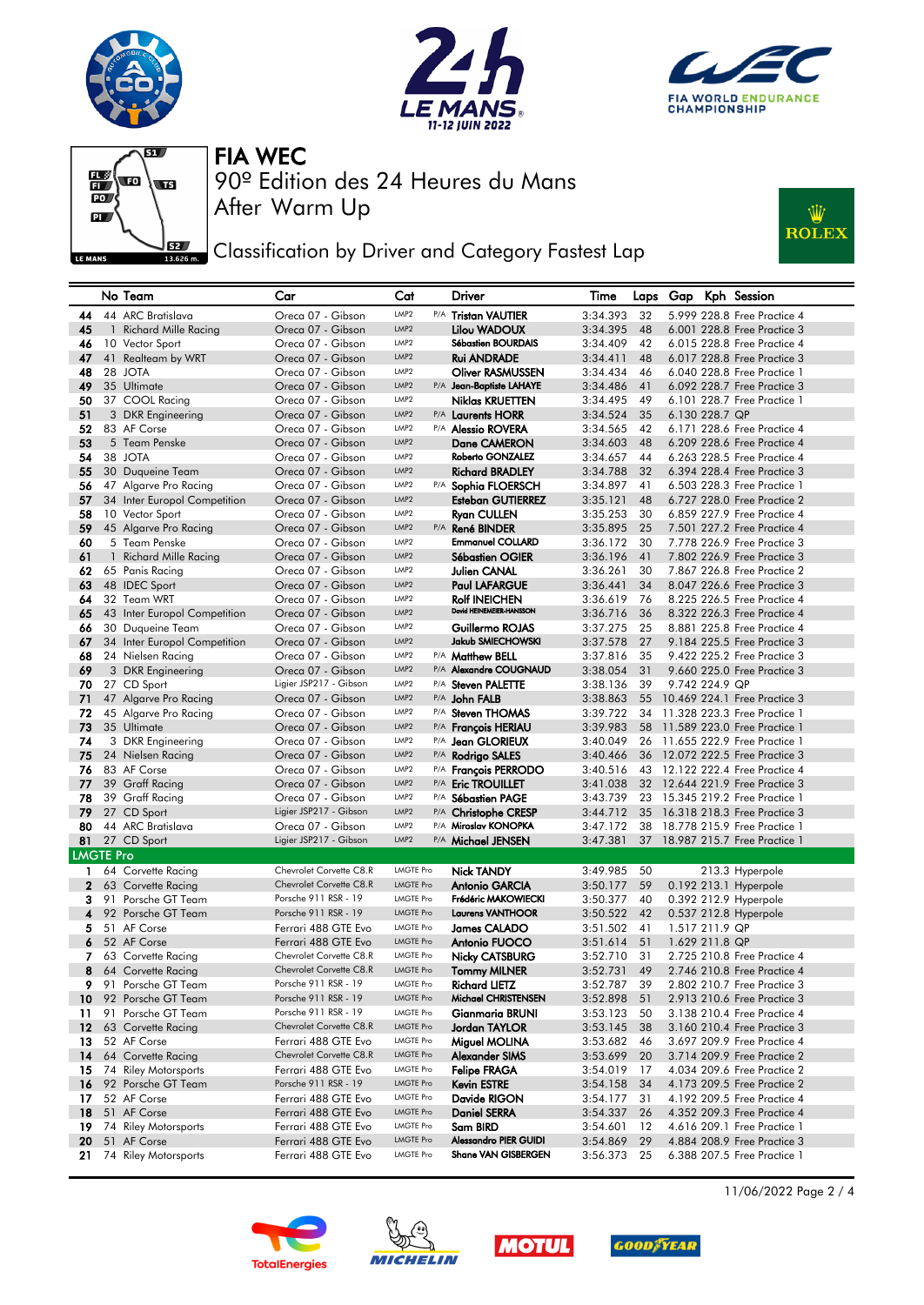







Classification by Driver and Category Fastest Lap



|                 | No Team                                    | Car                                             | Cat                  | Driver                                   | Time                 |          |                |                | Laps Gap Kph Session                                       |
|-----------------|--------------------------------------------|-------------------------------------------------|----------------------|------------------------------------------|----------------------|----------|----------------|----------------|------------------------------------------------------------|
| <b>LMGTE Am</b> |                                            |                                                 |                      |                                          |                      |          |                |                |                                                            |
| $\mathbf{1}$    | 98 Northwest AMR                           | Aston Martin VANTAGE AMR                        | <b>LMGTE Am</b>      | Nicki THIIM                              | 3:52.559             | 35       |                | 210.9 QP       |                                                            |
| 2               | 61 AF Corse                                | Ferrari 488 GTE Evo                             | LMGTE Am             | <b>Vincent ABRIL</b>                     | 3:52.594             | 48       |                |                | 0.035 210.9 Hyperpole                                      |
| 3               | 57 Kessel Racing                           | Ferrari 488 GTE Evo                             | <b>LMGTE Am</b>      | Mikkel JENSEN                            | 3:52.751             | 62       |                |                | 0.192 210.8 Hyperpole                                      |
| 4               | 77 Dempsey - Proton Racing                 | Porsche 911 RSR - 19                            | LMGTE Am             | <b>Harry TINCKNELL</b>                   | 3:53.006             | 45       |                |                | 0.447 210.5 Hyperpole                                      |
| 5               | 54 AF Corse                                | Ferrari 488 GTE Evo                             | <b>LMGTE Am</b>      | Nick CASSIDY                             | 3:53.690             | 44       |                | 1.131 209.9 QP |                                                            |
| 6               | 85 Iron Dames                              | Ferrari 488 GTE Evo                             | <b>LMGTE Am</b>      | <b>Rahel FREY</b>                        | 3:53.869             | 54       |                |                | 1.310 209.7 Hyperpole                                      |
| 7               | 86 GR Racing                               | Porsche 911 RSR - 19                            | LMGTE Am             | <b>Benjamin BARKER</b>                   | 3:54.323             | 31       |                | 1.764 209.3 QP |                                                            |
| 8               | 46 Team Project 1                          | Porsche 911 RSR - 19                            | LMGTE Am             | <b>Mikkel PEDERSEN</b>                   | 3:54.386             | 35       |                |                | 1.827 209.3 Free Practice 3                                |
| 9               | 56 Team Project 1                          | Porsche 911 RSR - 19                            | LMGTE Am             | <b>Ben BARNICOAT</b>                     | 3:54.510             | 36       |                | 1.951 209.2 QP |                                                            |
| 10              | 46 Team Project 1                          | Porsche 911 RSR - 19                            | LMGTE Am             | Matteo CAIROLI                           | 3:54.533             | 32       | 1.974 209.2 QP |                |                                                            |
| 11              | 33 TF Sport                                | Aston Martin VANTAGE AMR                        | LMGTE Am             | <b>Henrique CHAVES</b>                   | 3:54.618             | 41       |                |                | 2.059 209.1 Free Practice 3                                |
| 12              | 99 Hardpoint Motorsport                    | Porsche 911 RSR - 19                            | <b>LMGTE Am</b>      | <b>Alessio PICARIELLO</b>                | 3:54.906             | 40       |                |                | 2.347 208.8 Free Practice 3                                |
| 13              | 79 WeatherTech Racing                      | Porsche 911 RSR - 19                            | <b>LMGTE Am</b>      | Julien ANDLAUER                          | 3:54.912             | 36       |                | 2.353 208.8 QP |                                                            |
| 14              | 98 Northwest AMR                           | Aston Martin VANTAGE AMR                        | LMGTE Am             | David PITTARD                            | 3:54.937             | 38       |                |                | 2.378 208.8 Free Practice 3                                |
| 15              | 59 Inception Racing                        | Ferrari 488 GTE Evo                             | <b>LMGTE Am</b>      | Côme LEDOGAR                             | 3:55.162             | 38       |                | 2.603 208.6 QP |                                                            |
| 16              | 77 Dempsey - Proton Racing                 | Porsche 911 RSR - 19                            | LMGTE Am             | Sebastian PRIAULX                        | 3:55.164             | 41       |                |                | 2.605 208.6 Free Practice 3                                |
| 17              | 88 Dempsey - Proton Racing                 | Porsche 911 RSR - 19                            | LMGTE Am             | Jan HEYLEN                               | 3:55.265             | 43       |                |                | 2.706 208.5 Free Practice 4                                |
| 18              | 80 Iron Lynx                               | Ferrari 488 GTE Evo                             | LMGTE Am             | Matteo CRESSONI                          | 3:55.269             | 35       |                |                | 2.710 208.5 Free Practice 3                                |
| 19              | 21 AF Corse                                | Ferrari 488 GTE Evo                             | LMGTE Am             | <b>Toni VILANDER</b>                     | 3:55.286             | 47       |                |                | 2.727 208.5 Free Practice 3                                |
| 20              | 61 AF Corse                                | Ferrari 488 GTE Evo                             | <b>LMGTE Am</b>      | <b>Louis PRETTE</b>                      | 3:55.323             | 47       |                |                | 2.764 208.5 Free Practice 4                                |
| 21              | 71 Spirit of Race                          | Ferrari 488 GTE Evo                             | <b>LMGTE Am</b>      | <b>Pierre RAGUES</b>                     | 3:55.531             | 46       |                |                | 2.972 208.3 Free Practice 3                                |
| 22              | 86 GR Racing                               | Porsche 911 RSR - 19                            | <b>LMGTE Am</b>      | Riccardo PERA                            | 3:55.575             | 42       |                |                | 3.016 208.2 Free Practice 3                                |
| 23              | 55 Spirit of Race                          | Ferrari 488 GTE Evo                             | <b>LMGTE Am</b>      | <b>David PEREL</b>                       | 3:55.582             | 37       |                |                | 3.023 208.2 Free Practice 3                                |
| 24              | 55 Spirit of Race                          | Ferrari 488 GTE Evo                             | LMGTE Am             | <b>Matthew GRIFFIN</b>                   | 3:55.617             | 43       |                | 3.058 208.2 QP |                                                            |
| 25              | 85 Iron Dames                              | Ferrari 488 GTE Evo                             | <b>LMGTE Am</b>      | Michelle GATTING                         | 3:55.629             | 48       |                |                | 3.070 208.2 Free Practice 3                                |
| 26              | 99 Hardpoint Motorsport                    | Porsche 911 RSR - 19                            | <b>LMGTE Am</b>      | <b>Martin RUMP</b>                       | 3:55.641             | 49       |                |                | 3.082 208.2 Free Practice 3                                |
| 27              | 54 AF Corse                                | Ferrari 488 GTE Evo                             | <b>LMGTE Am</b>      | Francesco CASTELLACCI                    | 3:55.658             | 47       |                |                | 3.099 208.2 Free Practice 3                                |
|                 | 28 777 D'Station Racing                    | Aston Martin VANTAGE AMR                        | LMGTE Am             | Tomonobu FUJII                           | 3:55.659             | 39       |                |                | 3.100 208.2 Free Practice 3                                |
| 29              | 75 Iron Lynx                               | Ferrari 488 GTE Evo                             | LMGTE Am             | <b>Nicolas VARRONE</b>                   | 3:55.672             | 57       |                | 3.113 208.1 QP |                                                            |
| 30              | 60 Iron Lynx                               | Ferrari 488 GTE Evo                             | LMGTE Am             | Alessandro BALZAN                        | 3:55.728             | 47       |                |                | 3.169 208.1 Free Practice 4                                |
| 31              | 88 Dempsey - Proton Racing                 | Porsche 911 RSR - 19                            | <b>LMGTE Am</b>      | Maxwell ROOT                             | 3:55.802             | 51       |                |                | 3.243 208.0 Free Practice 3                                |
| 32              | 60 Iron Lynx                               | Ferrari 488 GTE Evo                             | LMGTE Am             | Raffaele GIAMMARIA                       | 3:55.819             | 32       |                |                | 3.260 208.0 Free Practice 3                                |
| 33              | 57 Kessel Racing                           | Ferrari 488 GTE Evo                             | <b>LMGTE Am</b>      | <b>Frederik SCHANDORFF</b>               | 3:55.891             | 35       |                |                | 3.332 208.0 Free Practice 4                                |
| 34              | 80 Iron Lynx                               | Ferrari 488 GTE Evo                             | LMGTE Am             | <b>Giancarlo FISICHELLA</b>              | 3:55.899             | 40       |                |                | 3.340 207.9 Free Practice 4                                |
| 35              | 33 TF Sport                                | Aston Martin VANTAGE AMR                        | <b>LMGTE Am</b>      | Marco SØRENSEN                           | 3:55.997             | 38       |                |                | 3.438 207.9 Free Practice 1                                |
| 36              | 66 JMW Motorsport                          | Ferrari 488 GTE Evo                             | LMGTE Am             | Renger VAN DER ZANDE                     | 3:56.008             | 46       |                | 3.449 207.8 QP |                                                            |
| 37              | 80 Iron Lynx                               | Ferrari 488 GTE Evo<br>Aston Martin VANTAGE AMR | LMGTE Am             | <b>Richard HEISTAND</b>                  | 3:56.019             | 39       |                |                | 3.460 207.8 Free Practice 3                                |
|                 | 38 777 D'Station Racing                    | Porsche 911 RSR - 19                            | LMGTE Am<br>LMGTE Am | <b>Charles FAGG</b><br>Zacharie ROBICHON | 3:56.035             | 39       |                |                | 3.476 207.8 Free Practice 2                                |
| 39              | 93 Proton Competition                      | Porsche 911 RSR - 19                            | LMGTE Am             |                                          | 3:56.039             | 11       |                |                | 3.480 207.8 Free Practice 3                                |
| 40              | 79 WeatherTech Racing                      | Porsche 911 RSR - 19                            | <b>LMGTE Am</b>      | <b>Thomas MERRILL</b>                    | 3:56.039             | 50       |                |                | 3.480 207.8 Free Practice 4                                |
| 41<br>42        | 56 Team Project 1<br>93 Proton Competition | Porsche 911 RSR - 19                            | <b>LMGTE Am</b>      | <b>Oliver MILLROY</b><br>Matt CAMPBELL   | 3:56.182<br>3:56.219 | 30<br>36 |                |                | 3.623 207.7 Free Practice 4<br>3.660 207.7 Free Practice 4 |
| 43              | 59 Inception Racing                        | Ferrari 488 GTE Evo                             | <b>LMGTE Am</b>      | Marvin KLEIN                             | 3:56.237             | 47       |                |                | 3.678 207.6 Free Practice 4                                |
| 44              | 71 Spirit of Race                          | Ferrari 488 GTE Evo                             | LMGTE Am             | <b>Gabriel AUBRY</b>                     | 3:56.696             | 38       |                |                | 4.137 207.2 Free Practice 4                                |
| 45              | 56 Team Project 1                          | Porsche 911 RSR - 19                            | <b>LMGTE Am</b>      | Brendan IRIBE                            | 3:56.792             | 40       |                |                | 4.233 207.2 Free Practice 3                                |
| 46              | 61 AF Corse                                | Ferrari 488 GTE Evo                             | <b>LMGTE Am</b>      | <b>Conrad GRUNEWALD</b>                  | 3:56.888             | 34       |                |                | 4.329 207.1 Free Practice 3                                |
| 47              | 79 WeatherTech Racing                      | Porsche 911 RSR - 19                            | LMGTE Am             | Cooper MACNEIL                           | 3:57.487             | 3/       |                |                | 4.928 206.6 Free Practice 3                                |
| 48              | 21 AF Corse                                | Ferrari 488 GTE Evo                             | LMGTE Am             | Simon MANN                               | 3:57.970             | 47       |                |                | 5.411 206.1 Free Practice 4                                |
| 49              | 99 Hardpoint Motorsport                    | Porsche 911 RSR - 19                            | <b>LMGTE Am</b>      | <b>Andrew HARYANTO</b>                   | 3:58.223             | 40       |                |                | 5.664 205.9 Free Practice 3                                |
| 50              | 66 JMW Motorsport                          | Ferrari 488 GTE Evo                             | LMGTE Am             | Jason HART                               | 3:58.461             | 39       |                |                | 5.902 205.7 Free Practice 3                                |
| 51              | 85 Iron Dames                              | Ferrari 488 GTE Evo                             | <b>LMGTE Am</b>      | Sarah BOVY                               | 3:58.838             | 41       |                |                | 6.279 205.4 Free Practice 3                                |
|                 | 52 777 D'Station Racing                    | Aston Martin VANTAGE AMR                        | LMGTE Am             | Satoshi HOSHINO                          | 3:58.881             | 29       |                |                | 6.322 205.3 Free Practice 3                                |
| 53              | 98 Northwest AMR                           | Aston Martin VANTAGE AMR                        | <b>LMGTE Am</b>      | Paul DALLA LANA                          | 3:58.959             | 42       |                |                | 6.400 205.3 Free Practice 4                                |
| 54              | 54 AF Corse                                | Ferrari 488 GTE Evo                             | LMGTE Am             | <b>Thomas FLOHR</b>                      | 3:59.074             | 45       |                |                | 6.515 205.2 Free Practice 3                                |
| 55              | 77 Dempsey - Proton Racing                 | Porsche 911 RSR - 19                            | <b>LMGTE Am</b>      | <b>Christian RIED</b>                    | 3:59.132             | 28       |                |                | 6.573 205.1 Free Practice 1                                |
| 56              | 33 TF Sport                                | Aston Martin VANTAGE AMR                        | LMGTE Am             | <b>Ben KEATING</b>                       | 3:59.146             | 34       |                |                | 6.587 205.1 Free Practice 3                                |
| 57              | 21 AF Corse                                | Ferrari 488 GTE Evo                             | LMGTE Am             | <b>Christoph ULRICH</b>                  | 3:59.736             | 41       |                |                | 7.177 204.6 Free Practice 3                                |
| 58              | 46 Team Project 1                          | Porsche 911 RSR - 19                            | LMGTE Am             | Nicolas LEUTWILER                        | 4:00.514             | 25       |                |                | 7.955 204.0 Free Practice 1                                |
| 59              | 55 Spirit of Race                          | Ferrari 488 GTE Evo                             | LMGTE Am             | <b>Duncan CAMERON</b>                    | 4:01.049             | 52       |                |                | 8.490 203.5 Free Practice 3                                |
|                 |                                            |                                                 |                      |                                          |                      |          |                |                |                                                            |









11/06/2022 Page 3 / 4